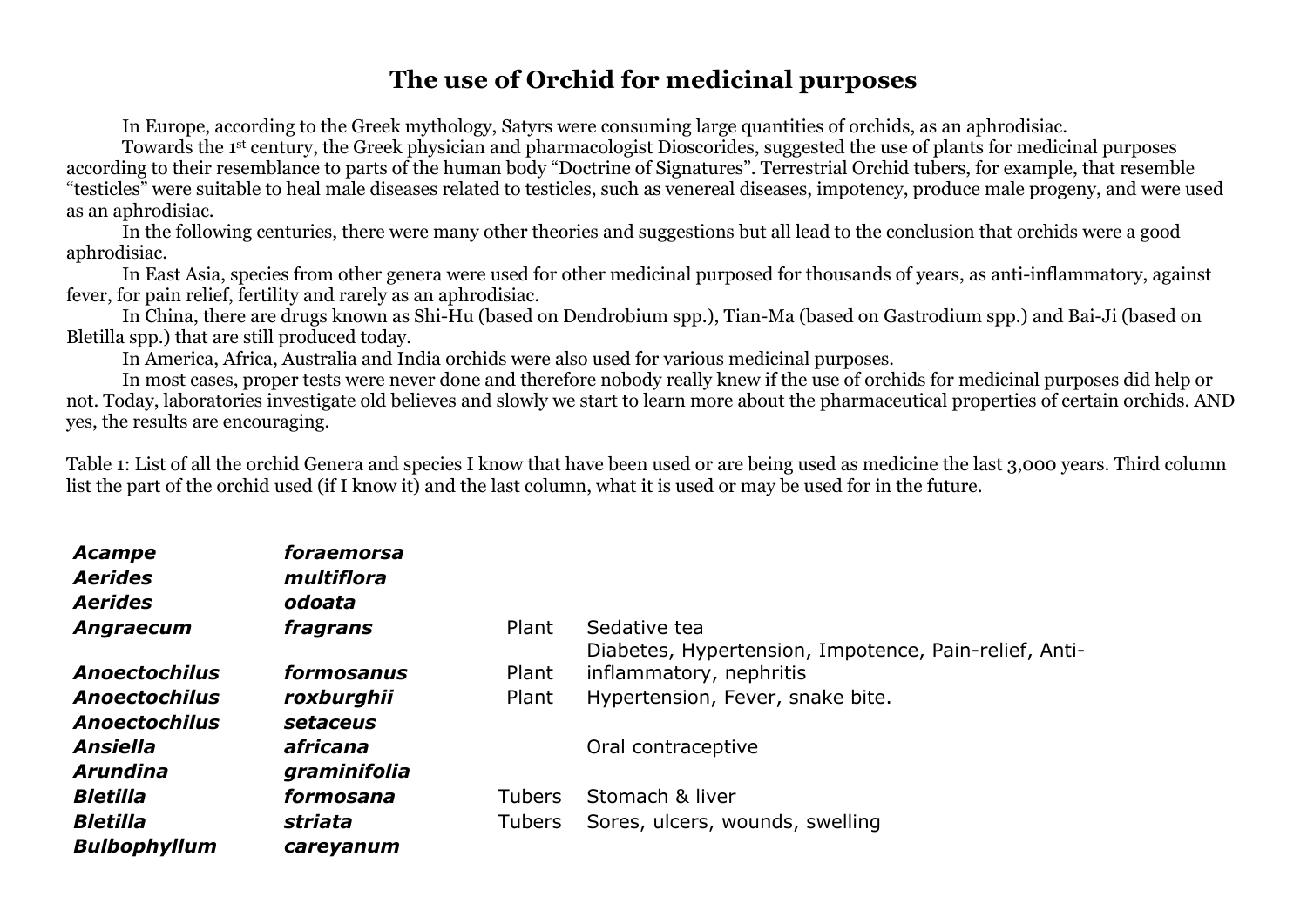| <b>Bulbophyllum</b>     | kwangtungense      | <b>Tubers</b> | Fever, tuberculosis,                                 |
|-------------------------|--------------------|---------------|------------------------------------------------------|
| <b>Bulbophyllum</b>     | leopardinum        |               |                                                      |
| <b>Bulbophyllum</b>     | maximum            | <b>Tubers</b> | Protects against sorcery                             |
| <b>Bulbophyllum</b>     | odoratissimum      | Plant         | Tuberculosis, inflammation,                          |
| <b>Calanthe</b>         | discolor           | Plant         | Hair restoration                                     |
| <b>Calanthe</b>         | griffithii         |               |                                                      |
| <b>Calanthe</b>         | <b>liukiuensis</b> | Plant         | Hair restoration                                     |
| <b>Calanthe</b>         | plantaginea        |               |                                                      |
| <b>Calanthe</b>         | sylvatica          |               |                                                      |
| <b>Catasetum</b>        | barbatum           | Plant         | Anti-inflammatory                                    |
| <b>Cephalanceropsis</b> | gracilis           | Plant         | Cancer                                               |
| Coeloglossum            | viride             | Rhizome       | Memory loss                                          |
| Coelogyne               | corymbosa          |               |                                                      |
| Coelogyne               | cristata           |               |                                                      |
| Coelogyne               | flaccida           |               |                                                      |
| Coelogyne               | fuscescens         |               |                                                      |
| Coelogyne               | natida             |               |                                                      |
| Coelogyne               | ovalis             |               |                                                      |
| Coelogyne               | prolifera          |               |                                                      |
| Coelogyne               | stricta            |               |                                                      |
| <b>Cremastra</b>        | appendiculata      | <b>Bulbs</b>  | Tumours, breast cancer, cervix cancer, skin lesions. |
| Cymbidium               | canaliculatum      |               | Dysentery                                            |
| Cymbidium               | ensifolium         |               |                                                      |
| Cymbidium               | goeringii          | Plant         | Diuretic, hypertension                               |
| Cymbidium               | madidum            |               | Oral contraceptive                                   |
| Cypripedium             | macranthos         | Rhizome       | <b>Skin</b>                                          |
| <b>Cyrtorchis</b>       | arcuata            |               | Diabetes, Skin infections                            |
| <b>Dactylorhiza</b>     | hatagirea          |               |                                                      |
| <b>Dendrobium</b>       | amoenum            | Leaves        | <b>Skin</b>                                          |
| <b>Dendrobium</b>       | aurantiacum        | Leaves        | <b>Diabetes</b>                                      |
| <b>Dendrobium</b>       | candidum           | Leaves        | <b>Diabetes</b>                                      |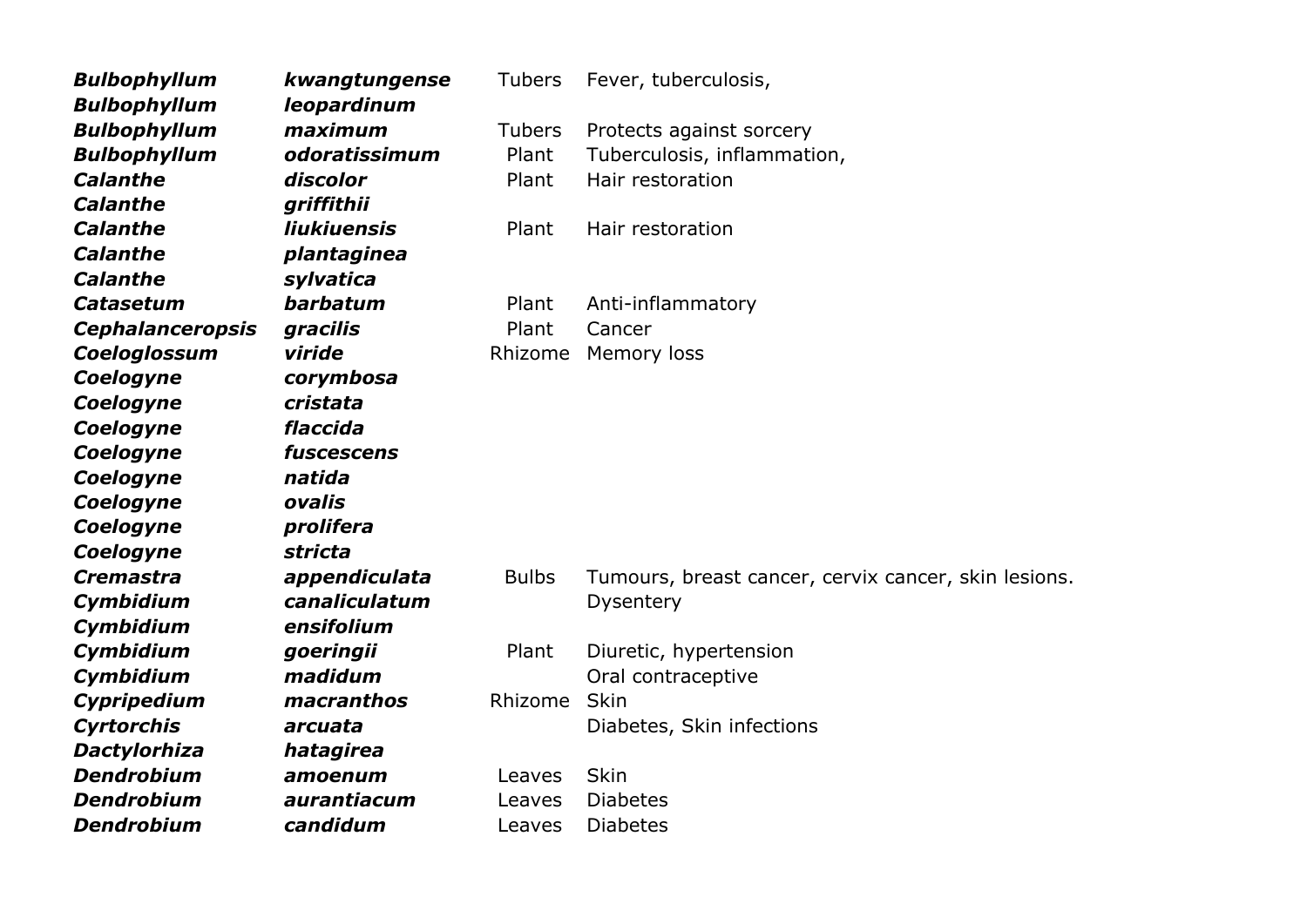| <b>Dendrobium</b>   | chrysanthum       | Leaves        | Skin, fever, eyes,                                                  |
|---------------------|-------------------|---------------|---------------------------------------------------------------------|
| <b>Dendrobium</b>   | crepidatum        |               |                                                                     |
| <b>Dendrobium</b>   | densiflorum       | Leaves        | Increases the production of body fluids.                            |
| <b>Dendrobium</b>   | discolor          | Leaves        | Ringworm                                                            |
| <b>Dendrobium</b>   | fibriatum         | Leaves        | Increases the production of body fluids. Helps with bone fractures. |
| <b>Dendrobium</b>   | loddigesii        | Leaves        | Fever, Anti-Cancer agent, Tonic.                                    |
| <b>Dendrobium</b>   | <b>longicornu</b> |               |                                                                     |
| <b>Dendrobium</b>   | moniliforme       | <b>Stems</b>  | Aphrodisiac, analgesic, tonic, fevers.                              |
| <b>Dendrobium</b>   | monticola         |               |                                                                     |
| <b>Dendrobium</b>   | moschatum         |               |                                                                     |
| <b>Dendrobium</b>   | nobile            | <b>Stems</b>  | Increases the production of body fluids. Fever, tonic.              |
| <b>Dendrobium</b>   | speciosum         |               |                                                                     |
| <b>Dendrobium</b>   | teretifolium      |               | To relieve pain                                                     |
| <b>Dendrobium</b>   | tosaense          | Leaves        | Panic & anxiety.                                                    |
| <b>Dendrobium</b>   | transparens       |               |                                                                     |
| <b>Diuris</b>       | maculata          |               |                                                                     |
| <b>Ephemerantha</b> | lonchophyla       | <b>Stems</b>  | Increases the production of body fluids. Fever, tonic.              |
| <b>Epidendrum</b>   | mosenii           | <b>Stems</b>  | Analgesic                                                           |
| <b>Epidendrum</b>   | rigidum           | Leaves        | Increases the production of body fluids.                            |
| <b>Epipactis</b>    | helleborine       | Rhizome       | Aphrodisiac                                                         |
| <b>Eulophia</b>     | comestrs          | <b>Tubers</b> | Epilepsy                                                            |
| <b>Eulophia</b>     | cucullata         | <b>Tubers</b> | Epilepsy                                                            |
| <b>Eulophia</b>     | dabia             | <b>Tubers</b> | Epilepsy                                                            |
| <b>Eulophia</b>     | spectabilis       | <b>Tubers</b> | Epilepsy                                                            |
| Galeola             | foliata           | <b>Stems</b>  | Infections                                                          |
| Gastrodia           | elata             | Plant         | Epilepsy                                                            |
| Gastrodia           | sesamoides        | Plant         |                                                                     |
| Goodyera            | schlechtendaliana | Plant         | Improves blood circulation, tonic.                                  |
| Grammatophyllum     | scriptum          |               |                                                                     |
| Gymnadenia          | conopsea          | <b>Tubers</b> | Aphrodisiac                                                         |
| <b>Habenaria</b>    | commelinifolia    | <b>Tubers</b> | Aphrodisiac                                                         |
|                     |                   |               |                                                                     |